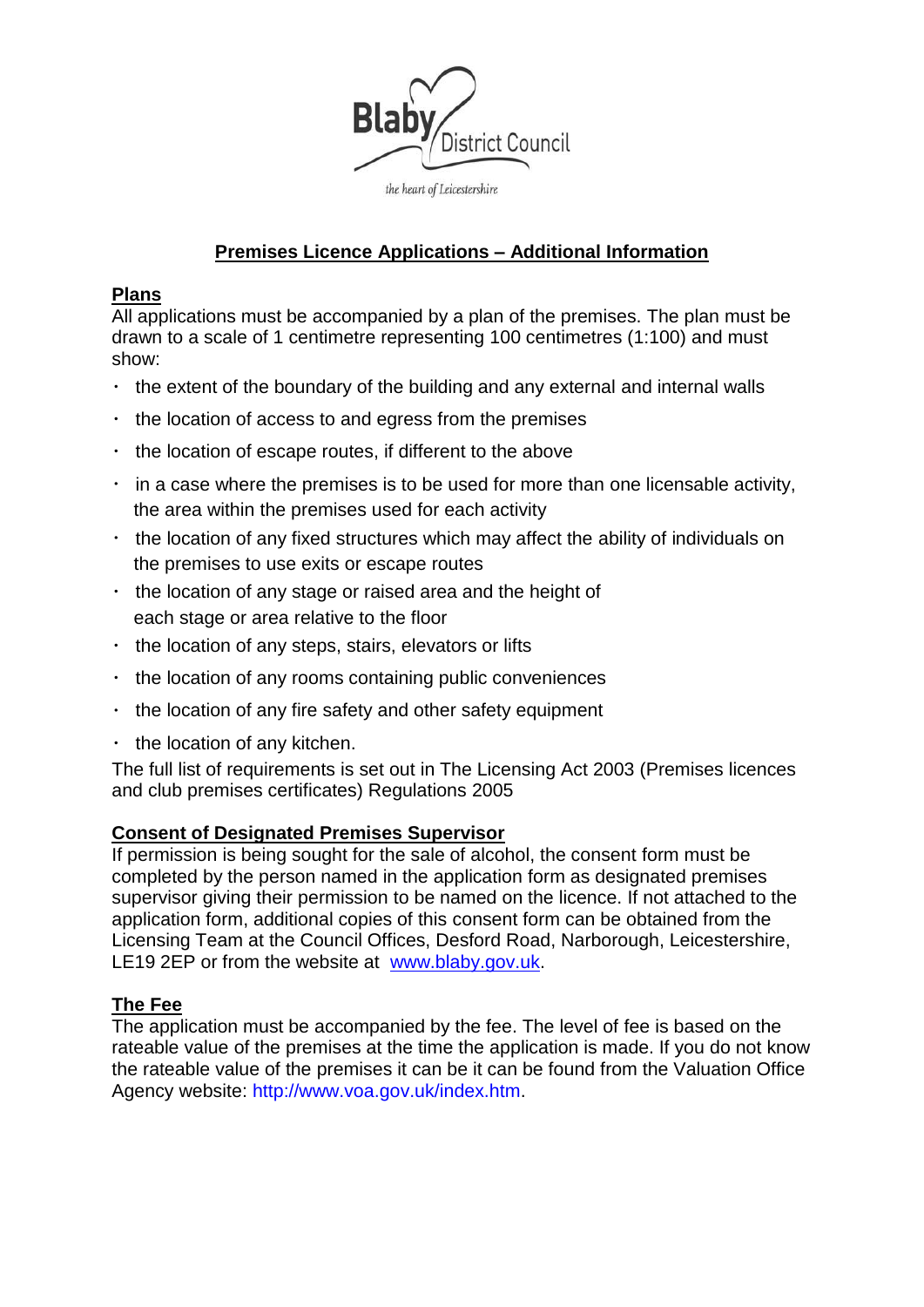The appropriate fee is shown in the table below:

| <b>Band</b>                           |               | в                   |                     |                      |                      |
|---------------------------------------|---------------|---------------------|---------------------|----------------------|----------------------|
| <b>Non-domestic</b><br>rateable value | £0 -<br>£4300 | £4.301 -<br>£33,000 | £33,001-<br>£87,000 | £87,001-<br>£125,000 | £125,001<br>and over |
| Fee                                   | £100          | £190                | £315                | £450                 | £635                 |

There are certain exemptions to the payment of fees for applications in respect of premises that form part of a church hall, chapel hall or other similar building; or a village hall, parish hall or community hall or other similar building; or school or college (Regulated Entertainment only).

If sending your application by post payment should be made by cheque payable to Blaby District Council. If you are delivering your application in person to the Council Offices in Narborough then payment may be made by either a debit or credit card

# **Advertising your Application**

If you are applying for a **variation** to an existing licence or you are applying for a NEW licence then you are required to advertise your application in two ways as follows:

- By displaying a notice prominently on the premises where it can be conveniently read by the public (if premises cover an area over fifty metres square, a further notice in the same form every fifty metres along the external perimeter of the premises abutting any highway):
	- o Of size A4 or greater
	- o On pale blue paper
	- o In black ink or type in a font size equal to or larger than 16
	- o For 28 consecutive days starting on the day after the day the application was received by the Licensing Authority.
- By publishing a notice in a local newspaper
	- o At least once, during the period of ten working days from the day after the day on which the application was received by the Licensing Authority.

Both notices must contain the following information:

- The name of the applicant or club
- The address of the premises
- A statement of the licensable activities that you propose to carry on at the premises
- The location of the licensing authority's register (This can be given as Blaby District Council, Council Offices, Desford Road, Narborough, Leicestershire, LE19 2EP)
- The date between which representations about the application can be made (This is 28 consecutive days starting on the day after the day on which the application was submitted to the Licensing Authority)
- State that representations must be made to the Licensing Authority in writing
- A statement that it is an offence knowingly or recklessly to make a false statement in connection with an application and the maximum fine for which a person is liable on summary conviction for the offence.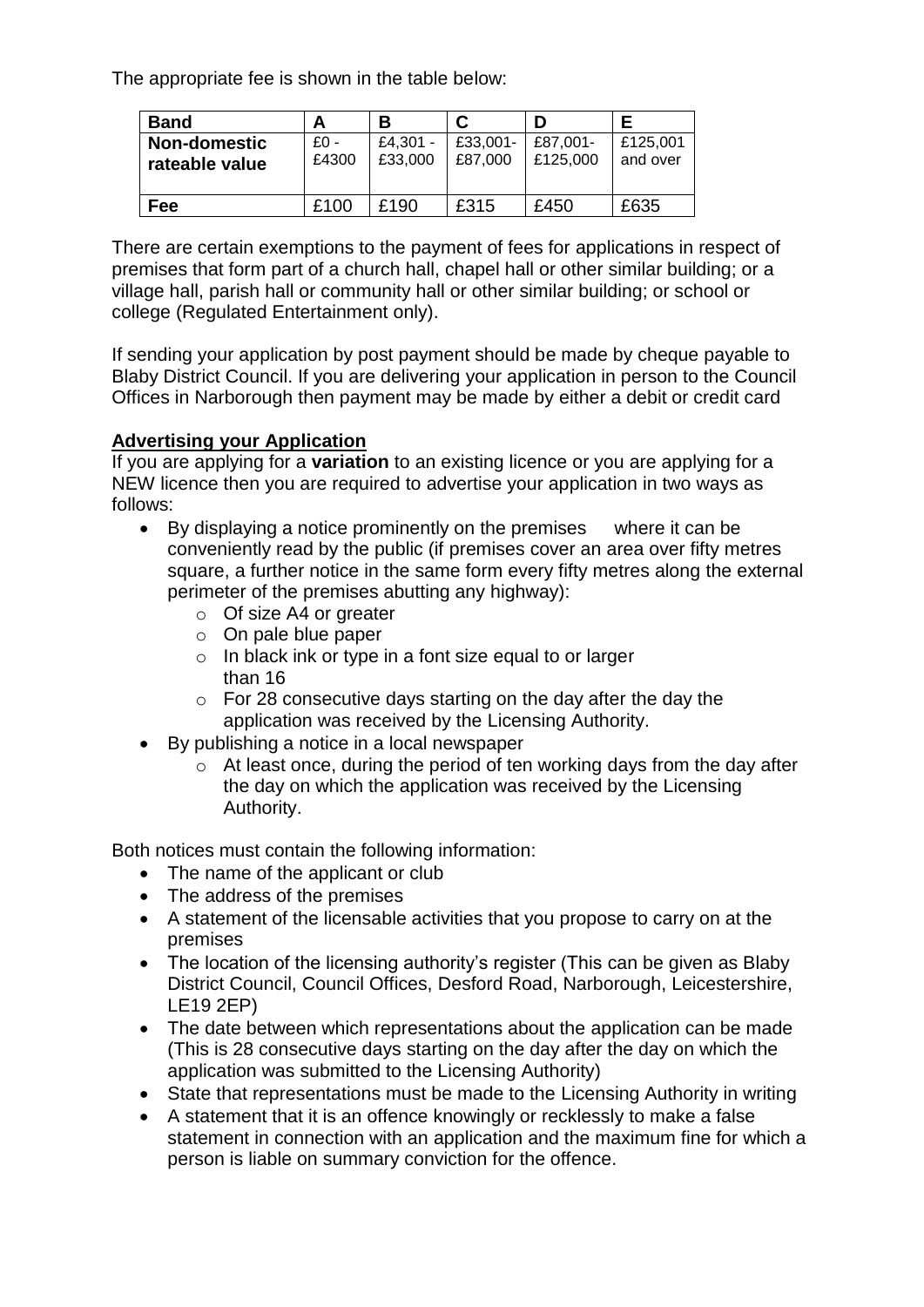### **Submitting your Application Form**

To ensure that your application is valid you must ensure that you serve copies of your application form and all of the accompanying documents on the appropriate authorities.

### **Additional Service Requirements**

If you are applying for a licence for a Council owned building, or for a vessel, there are additional service requirements. Please contact the Licensing Authority for advice.

### **Service Details**

**Licensing Authority by post or in person to:**

The Licensing Team Blaby District Council, Council Offices, Desford Road, Narborough, **Leicestershire** LE19 2EP

# **Pollution Control and Health & Safety**

The Environmental Health Services Division Blaby District Council, Council Offices, Desford Road, Narborough, **Leicestershire** LE19 2EP

# **Local Planning Authority**

The Planning Division Blaby District Council, Council Offices, Desford Road, Narborough, **Leicestershire** LE19 2EP

#### **Leicestershire Constabulary**

The Chief Officer of Police The Licensing Section, Mansfield House, 74 Belgrave Gate, **Leicester** LE1 3GG